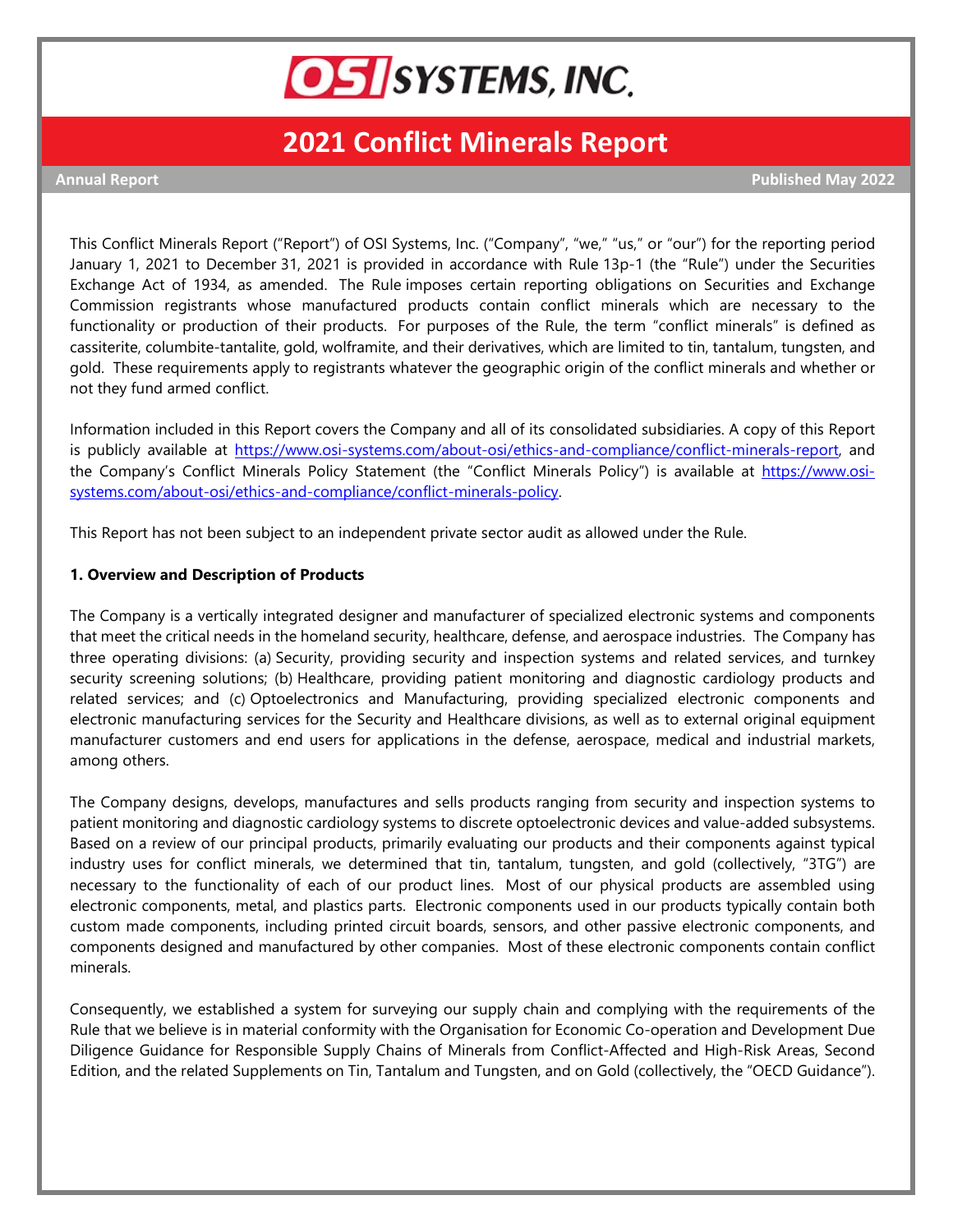## **2. Reasonable Country of Origin Inquiry; Due Diligence**

In accordance with the Rule, we have conducted a good faith reasonable country of origin inquiry regarding the use of conflict minerals which was reasonably designed to determine whether any of the conflict minerals originated in the Democratic Republic of the Congo or an adjoining country or are from recycled or scrap sources. Our due diligence process was designed in material conformity with the OECD Guidance and documented in an internal conflict minerals compliance program (the "Conflict Minerals Compliance Program"). The Conflict Minerals Compliance Program includes the Conflict Minerals Policy regarding conflict minerals and our expectations regarding our suppliers to support our compliance efforts. We have implemented those OECD due diligence guidelines that are relevant to our business and supply chain, consistent with the intent of the OECD Guidance.

Our supply chain is complex. There are multiple tiers between our Company and the mines. Also, at times our operating divisions operate independently, and their respective manufacturing locations may have separate supply chains, although they may purchase components and raw materials from some of the same vendors. Accordingly, we rely on our direct suppliers to provide information on the origin of the conflict minerals contained in raw materials or components which are included in our products. As an added safeguard, we evaluate aggregated mine and source databases to verify information provided by our suppliers and vendors. This process employs a risk-based approach to validate smelters' company-level management processes for responsible mineral procurement.

We continued to encounter various challenges in obtaining and analyzing the responses we received from our suppliers. Some of our direct suppliers are currently unable to confirm the origin information of conflict minerals contained in components which they supply to us. This is often due to the nature of the product or component being supplied. Additionally, information provided by our suppliers was often incomplete and/or required significant followup. Some of these suppliers need to survey their suppliers which in turn are expected to continue the cascade of reasonable country of origin inquiries and due diligence requirements until all conflict minerals content and smelter or refiner information can be identified. Based on information provided by our suppliers, it is our current understanding that not all of these surveys have been initiated or are complete, and in many instances, we have limited ability to influence cooperation from suppliers when we are multiple tiers away from the smelter in the supply chain. Further, we have a varied supplier base with differing levels of resources and sophistication, and many of our suppliers are not themselves subject to the Rule.

In addition, we are members of the Responsible Minerals Initiative (formerly the Conflict-Free Sourcing Initiative) ("RMI") founded by members of the Responsible Business Alliance (formerly the Electronic Industry Citizenship Coalition) and the Global e-Sustainability Initiative. The RMI is a widely-utilized resource for companies addressing issues related to responsible sourcing of minerals in their supply chain. We believe our participation in the RMI, along with hundreds of other global companies, will support our efforts to further understand the sourcing practices within our complex supply chain. RMI maintains a series of sophisticated databases, tools, and resources designed to help companies determine which smelters and refiners can be verified as having systems in place to responsibly source minerals in line with current global standards.

Our Conflict Minerals Compliance Program includes the following key due diligence, risk assessment, and risk mitigation efforts undertaken to date by the Company:

- We reviewed the bills of materials for each of our products to determine if conflict minerals are used to make components included in these products. We then sought to identify the supplier of each component or subassembly incorporated into each of the products.
- Because we generally do not directly procure components from smelters and refiners, we focused our efforts on establishing controls for engaging with our first-tier suppliers to gather information about the smelters and refiners in their own supply chain in order to meet our reporting requirements.
- We sent correspondence to our direct suppliers, explaining the Rule, confirming our commitment to comply with the Rule, and communicating our expectations regarding how they can assist us in complying with the Rule.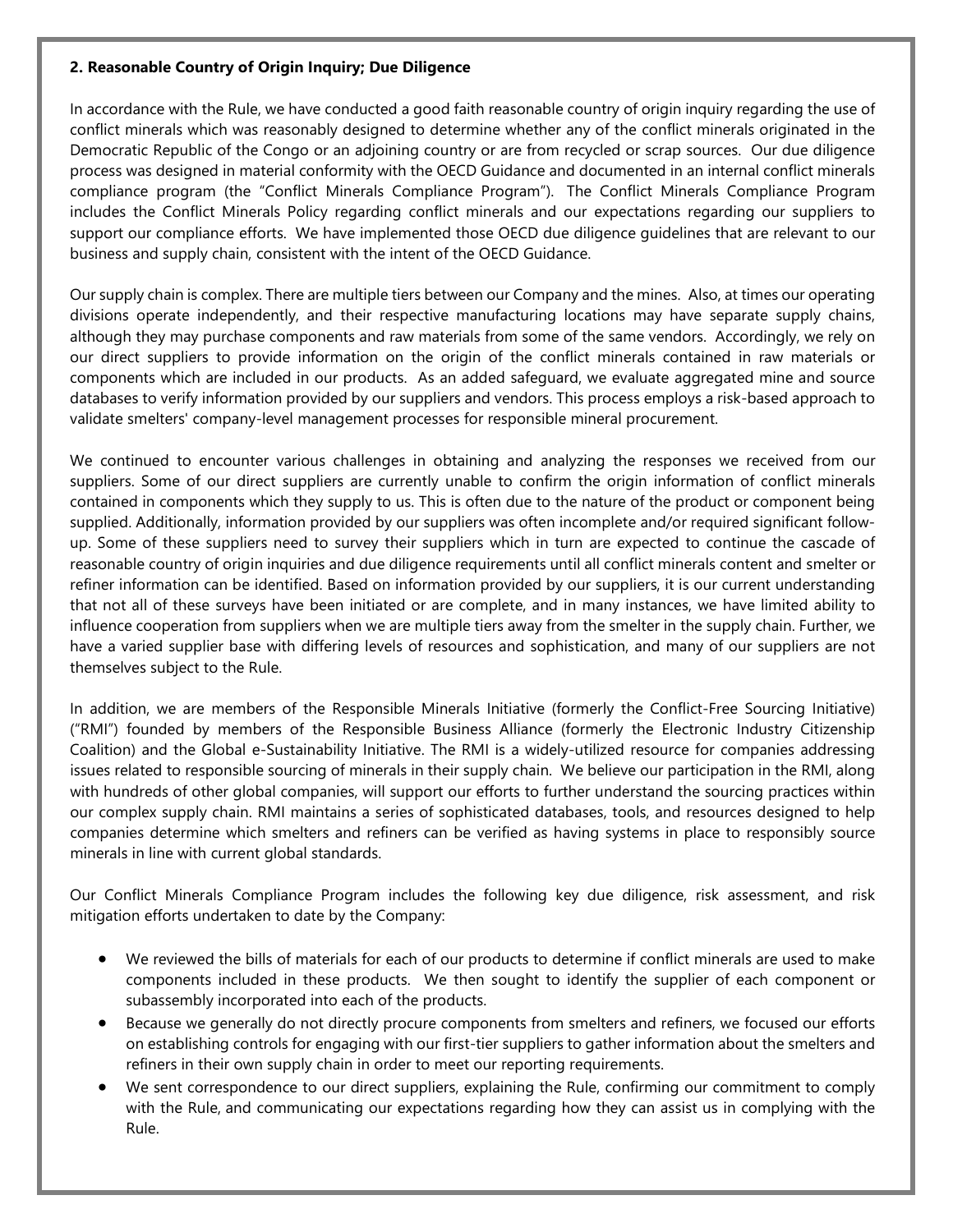- We designed a customized, web-based survey tool based on the Responsible Business Alliance (formerly the Electronic Industry Citizenship Coalition) and the Global e-Sustainability Initiative Conflict Minerals Reporting Template (CMRT) and conducted ongoing inquiries of our direct suppliers.
- We reviewed responses that we received from our direct suppliers, and we followed up on inconsistent, incomplete, or insufficient responses. Additionally, we sent reminders to suppliers who did not respond to our requests for information.
- We added conflict minerals reporting to our standard terms and conditions for our direct suppliers.
- We have implemented ongoing Conflict Minerals Compliance Program training for all applicable personnel in our purchasing, supply chain, and materials departments.
- We have published our Conflict Minerals Policy which is publicly available at [https://www.osi](https://www.osi-systems.com/about-osi/ethics-and-compliance/conflict-minerals-policy)[systems.com/about-osi/ethics-and-compliance/conflict-minerals-policy.](https://www.osi-systems.com/about-osi/ethics-and-compliance/conflict-minerals-policy) As of the date this Conflict Minerals Report was filed, our Policy read as follows:

## *Our Policy*

## *We have a responsibility to source materials and supplies responsibly, as well as a duty to comply with the laws concerning conflict minerals.*

*OSI Systems is committed to sourcing materials and supplies from companies that share our values with regard to ethics and integrity, respect for human rights, and environmental responsibility.*

*This includes the sourcing of conflict minerals, which are minerals mined in conditions of armed conflict and human rights abuses, and sold or traded by armed groups. International law recognizes that minerals from the Democratic Republic of Congo (DRC) region present a specific risk in this regard, and requires companies trading in natural resources from the DRC to do so in a way which is socially, economically and environmentally responsible.*

*We aim to achieve a "conflict free" supply chain – that is, a supply chain that does not directly or indirectly finance armed groups through mining or mineral trading in the DRC region. We require complete supply chain transparency from all of our suppliers and vendors to achieve this goal.*

*We are also committed to complying with Section 1502 of the Dodd-Frank Wall Street Reform and Consumer Protection Act relating to the use of tantalum, tin, tungsten, and gold – conflict minerals associated with financing regional violence and an ongoing civil war in the DRC and its adjacent countries.* 

## *Communicating with Suppliers*

*Suppliers must be notified of our Conflict Minerals Policy when we start doing business with them. At a minimum, a reference to the policy (or a URL linking to the policy on the corporate OSI website) must appear on all purchase orders, master supply agreements (MSAs), and other applicable agreements issued by OSI Systems. As a condition of our business relationship, all suppliers will be required to provide accurate and transparent information about the origin of all products supplied to our company.*

## *Our Commitment to Customers*

*We firmly believe that our customers should be fully informed about the products they purchase.* 

*While we may not be able to certify as to the country of origin of the minerals contained in the products manufactured by our suppliers, we are committed to working with our customers to supply products that meet our customer's specifications.*

Further, from time to time, we make certain business acquisitions. As part of our standard acquisition due diligence, we evaluate the target's supply chain, including any complexities and potential risks with mineral sourcing. We are